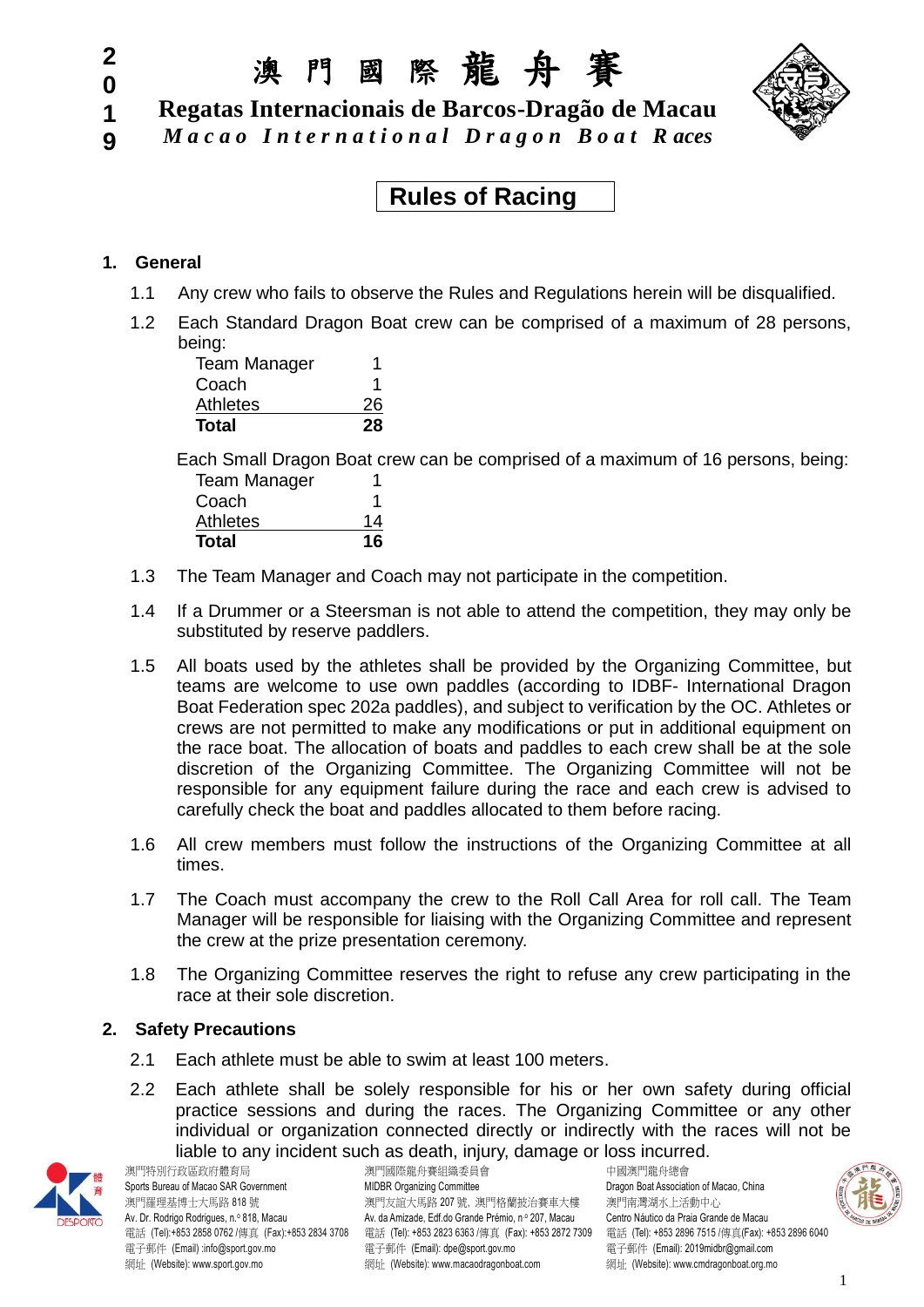

**1 Regatas Internacionais de Barcos-Dragão de Macau**

- *M a c a o I n t e r n a t i o n a l D r a g o n B o a t R aces*
- 2.3 Personal life jacket may be worn by an athlete, but this does not relief the crew from complying with rule 2.1.

# **3. The Crew**

**2 0**

**9**

- 3.1 Each standard dragon boat can carry a maximum of 1 Drummer, 1 Steersman and twenty (20) Paddlers (for small dragon boat ten (10) Paddlers).
- 3.2 Each crew will be entirely responsible for their conduct and comply with the rules of the race.
- 3.3 Each crew must wear their crew uniform/shirt during the races. Should there be any commercial publicity on the uniform/shirt; the design must be submitted upon registration for approval. Only after the design has been approved, may the commercial logo be printed on the uniform, however the sponsor logo cannot be over 15x15cm or bigger than the crew's name.
- 3.4 If more than one team from the same organization, company, institution or sports organization are taking part in the same competition category, then each team must wear an obviously different coloured racing vest to distinguished from the other teams of the same organization, company, institution or sports organization.
- 3.5 The maximum number of participants in each crew is 22 (for small dragon boat is 12), with the minimum being 20 (for small dragon boat 10), including 1 Drummer and 1 Steersman, to participate in the race.
- 3.6 There is no restriction in crew composition in the Open Class, but men cannot participate in Women's Class.
- 3.7 Paddlers, Steersmen and Drummers cannot join in another crew of the same race and must comply with point 9 of the Race Program and Guidelines.

# **4. Marshalling**

- 4.1 All crews must assemble in the Roll Call Area 20 minutes before the start of the race.
- 4.2 Crew identity checks will be carried out by Race Officials in the Roll Call Area and crew members must be able to produce identification upon request. If the identity card has been lost, a fee of MOP120 (one hundred twenty Patacas) or USD15 (fifteen American Dollars) will be charged to the athlete for the re-issue of the card.
- 4.3 All crews must embark according to the Boat Marshal's instructions.
- 4.4 All crews must use the boat and lane allocated by the Organizing Committee.
- 4.5 None of the crews will be permitted to choose which boat to use and must race in the lane allocated to their boat.
- 4.6 Once the crew has embarked, it must leave the boarding pontoon immediately and proceed to the starting area, warm-up area or designated area as per judge's instruction.



澳門特別行政區政府體育局 澳門國際龍舟賽組織委員會 中國澳門龍舟總會

Sports Bureau of Macao SAR Government MIDBR Organizing Committee Committee Dragon Boat Association of Macao, China 澳門羅理基博士大馬路 818 號 アンチャンチャン うちん いちん かいかん アップ かんこう アイト 演門南灣湖水上活動中心 Av. Dr. Rodrigo Rodrigues, n.º 818, Macau Av. da Amizade, Edf.do Grande Prémio, n.º 207, Macau Centro Náutico da Praia Grande de Macau 電話 (Tel):+853 2858 0762 /傳真 (Fax):+853 2834 3708 電話 (Tel): +853 2823 6363 /傳真 (Fax): +853 2872 7309 電話 (Tel): +853 2896 7515 /傳真(Fax): +853 2896 6040 電子郵件 (Email) :info@sport.gov.mo 電子郵件 (Email): dpe@sport.gov.mo 電子郵件 (Email): 2019midbr@gmail.com 網址 (Website): www.sport.gov.mo 網址 (Website): www.macaodragonboat.com 網址 (Website): www.cmdragonboat.org.mo

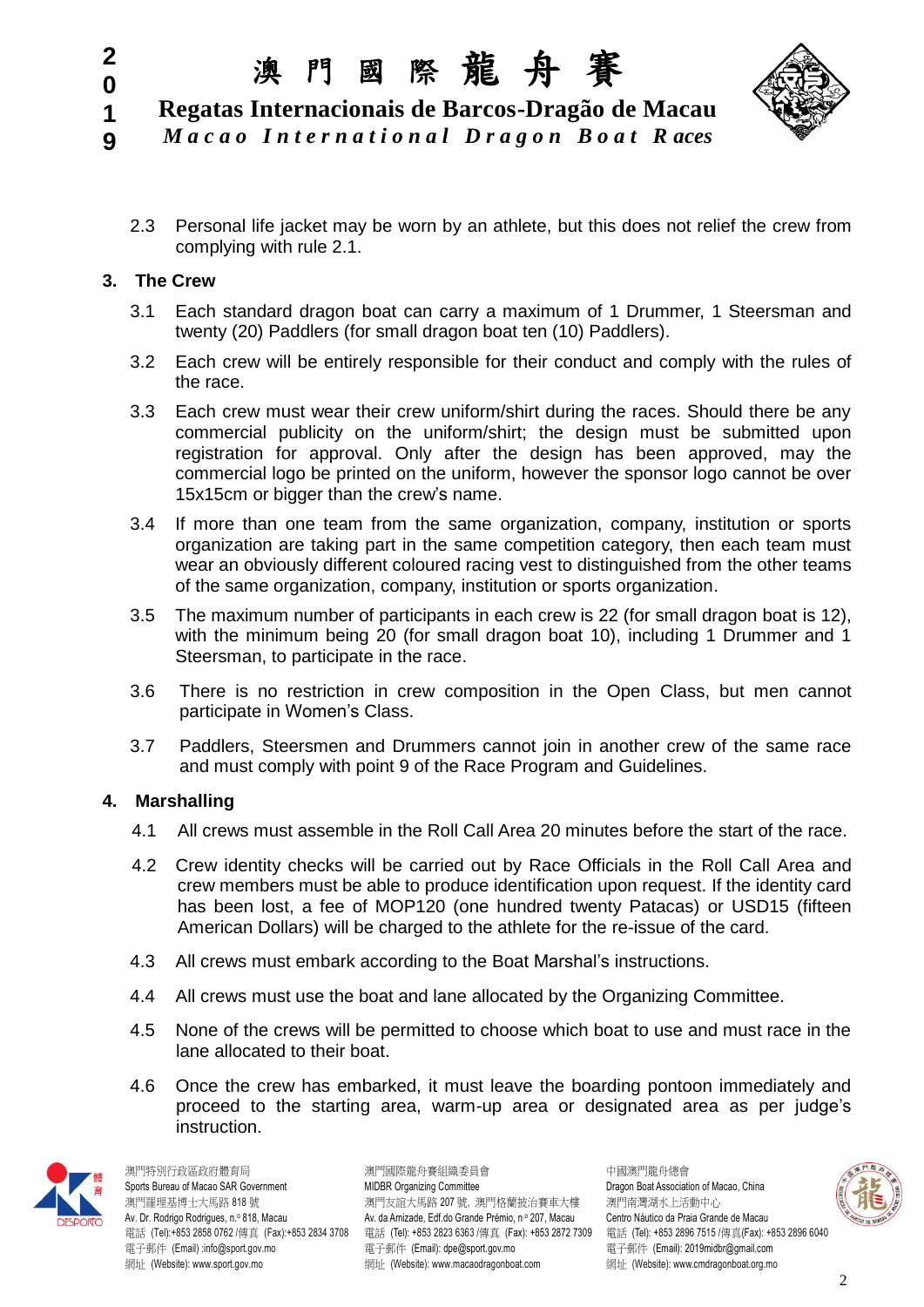

**1 Regatas Internacionais de Barcos-Dragão de Macau** *M a c a o I n t e r n a t i o n a l D r a g o n B o a t R aces*

- 4.7 All crews proceeding to the starting area must keep clear of the course and must not interfere with any race which is in progress. Boats proceeding to the starting area must keep away from the race course until all the boats that are taking part in the
- 4.8 Should any crew offend point 4.6 and 4.7, an additional five seconds will be added in their results of the respective race.

#### **5. Starting Procedure**

preceding race have gone pass.

**2 0**

**9**

- 5.1 All crews must be positioned at the allocated lane at the start of each race.
- 5.2 All crews in the starting area must follow the instructions of the Race Starters.
- 5.3 At the starting line, there will be equipment located near the Drummer and the Steersman. They should touch or hold the equipments with their hands until the Race Starter finishes the announcement "ARE YOU READY, ATTENTION, GO". It will be considered as foul start if they release the equipments.
- 5.4 If the Drummer hits the drum or makes a sound between the verbal signal "ARE YOU READY" and the boozing of the horn, or paddlers make any movement with the paddles, it will be considered as a false start.
- 5.5 When the Race Starter finishes "GO" and at the same time gives the starting signal with a horn, the race officially begins.
- 5.6 If the Race Starter considers that any crew has committed a foul start or violated any other regulation, a repeated short horn will sound to signal the restart of the race, meaning that all crews will have to return immediately to the starting line.
- 5.7 In the case of a false start, on the first time, a yellow card will be exhibited to the respective lane as a warning; and on the second time, any crew who violates the regulation (even if the crew is committing a false start for the first time), a red card will be exhibited to the respective lane and the crew will be disqualified. The race will continue without conducting a third start.
- 5.8 It is the responsibility of the Team Manager or the Coach to explain clearly to their crew members the above starting procedure.

# **6. Race Conduct**

- 6.1 The proper course for each boat is a straight line from its starting position to a corresponding point at the finish line. Each boat must race on its designated lane that is distinguished by signaling buoys. Each race is supervised by the Race Umpire who will follow the race in a vessel, and will warn any boat that remains in its lane without advancing. The crew that persistently ignores the warnings made by the judges will be disqualified.
- 6.2 In case of any boat crossing to another lane, interfering with the normal progression of another boat and/or causing the collision between two or more boats, the Chief Official,



澳門特別行政區政府體育局 澳門國際龍舟賽組織委員會 中國澳門龍舟總會 網址 (Website): www.sport.gov.mo <br>網址 (Website): www.sport.gov.mo

Sports Bureau of Macao SAR Government MIDBR Organizing Committee Committee Dragon Boat Association of Macao, China 澳門羅理基博士大馬路 818 號 アンチャンチャン アンダンス アメリカ アメリカ アンダル アンダン アンダン アンダン アンダル うまいち 海門南灣湖水上活動中心 Av. Dr. Rodrigo Rodrigues, n.º 818, Macau Av. da Amizade, Edf.do Grande Prémio, n.º 207, Macau Centro Náutico da Praia Grande de Macau 電話 (Tel):+853 2858 0762 /傳真 (Fax):+853 2834 3708 電話 (Tel): +853 2823 6363 /傳真 (Fax): +853 2872 7309 電話 (Tel): +853 2896 7515 /傳真(Fax): +853 2896 6040 電子郵件 (Email) :info@sport.gov.mo 電子郵件 (Email): dpe@sport.gov.mo 電子郵件 (Email): 2019midbr@gmail.com<br>網址 (Website): www.sport.gov.mo 網址 (Website): www.macaodragonboat.com 網址 (Website): www.cmdra

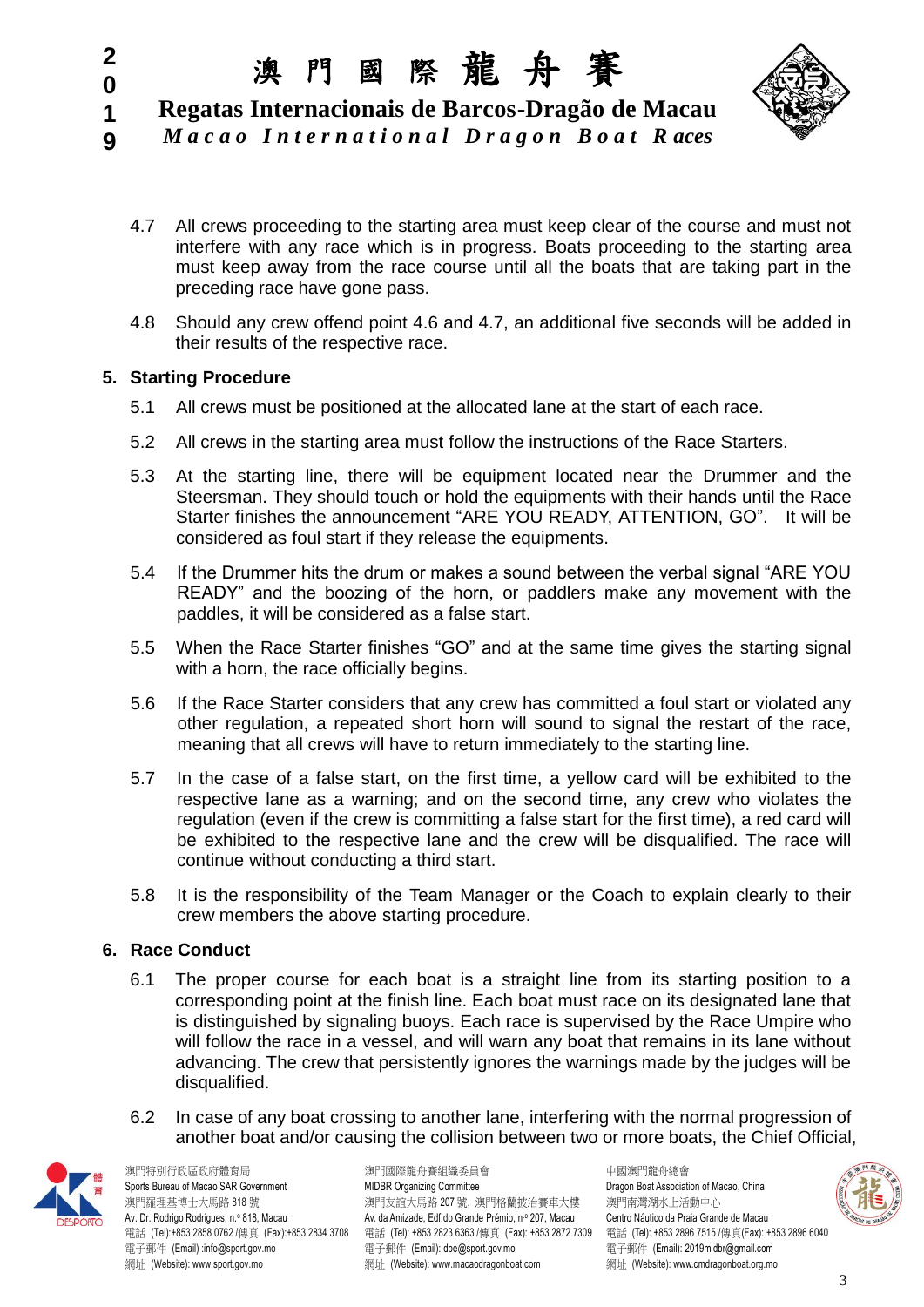**1 Regatas Internacionais de Barcos-Dragão de Macau**





after discussion with the Race Umpire, has the right to disqualify the crew at fault.

- 6.3 If an accident occurs affecting the normal progression of one or more teams, severely affecting the race or resulting in concrete interference with the whole competition, the Race Judge can stop the race at any point, even if it has begun normally. In this case, the Chief Official can command the repetition of the race.
- 6.4 If the collision affects the race results, the Race Judge can command one or more crews to repeat the race before the start of the next race.
- 6.5 The Drummer must remain seated at all times during the race. He or she must rhythmically beat the drum from the 50m point to the end of the race. The Race Umpire will warn the Drummer who fails to do so.
- 6.6 After each race or training, the crews must immediately return to the embarking area and return all equipment to the Organizing Committee. A fine of MOP5000 (five thousand Patacas) or USD650 (six hundred fifty American Dollars) will be imposed on the offender or the crew who intentionally damages the boat or the equipment. The Organizing Committee reserves the right to demand the offenders to pay for the cost of the repairs.
- 6.7 All dragon boat races' crews can only race in a sitting down position (except the Steersman). Any crew who fails to do so will be disqualified.
- 6.8 Crews should finish the race in 4 minutes; the Organizing Committee has the right to demand the crew who cannot finish the race within this time to leave the course, to avoid disrupting the start of the following race.

# **7. The Finish**

**2 0**

- 7.1 The finishing line is defined by a proper sign "**F**".
- 7.2 The race is considered finished when a crew crosses the finish line with the tip nose of the dragon boat.
- 7.3 The ranking of each race and its respective timing will be determined by the Official Jury whose decision shall be final.
- 7.4 When there is more than one boat crossing the finish line at the same time and a winner cannot be identified, in the Heat the concerned teams will have to repeat the race, whereas in the Repechage, Semi-Final and Grand Final, the winner will be determined by the times/results obtained by these teams in the immediate previous race;
- 7.5 The race is considered finished when a crew crosses the finish line with the tip of the boat, and the same number of crew members from start to finish.

#### **8. Protest & Appeals**

8.1 After the finished race, if a crew wishes to protest against another crew, the Team Manager must present the complaint to the Chief Official who will present the case to the Competition Commission. Appeals concerning the result of the race should be presented not later than 10 minutes after the official announcement of the results.



澳門特別行政區政府體育局 澳門國際龍舟賽組織委員會 中國澳門龍舟總會 網址 (Website): www.sport.gov.mo <br>網址 (Website): www.sport.gov.mo

Sports Bureau of Macao SAR Government **MIDBR Organizing Committee** Dragon Boat Association of Macao, China 澳門羅理基博士大馬路 818 號 アンチャンチャン うちん いちん かいかん アップ かんこう アイト 演門南灣湖水上活動中心 Av. Dr. Rodrigo Rodrigues, n.º 818, Macau Av. da Amizade, Edf.do Grande Prémio, n.º 207, Macau Centro Náutico da Praia Grande de Macau 電話 (Tel):+853 2858 0762 /傳真 (Fax):+853 2834 3708 電話 (Tel): +853 2823 6363 /傳真 (Fax): +853 2872 7309 電話 (Tel): +853 2896 7515 /傳真(Fax): +853 2896 6040 電子郵件 (Email) :info@sport.gov.mo 電子郵件 (Email): dpe@sport.gov.mo 電子郵件 (Email): 2019midbr@gmail.com<br>網址 (Website): www.sport.gov.mo 網址 (Website): www.macaodragonboat.com 網址 (Website): www.cmdra

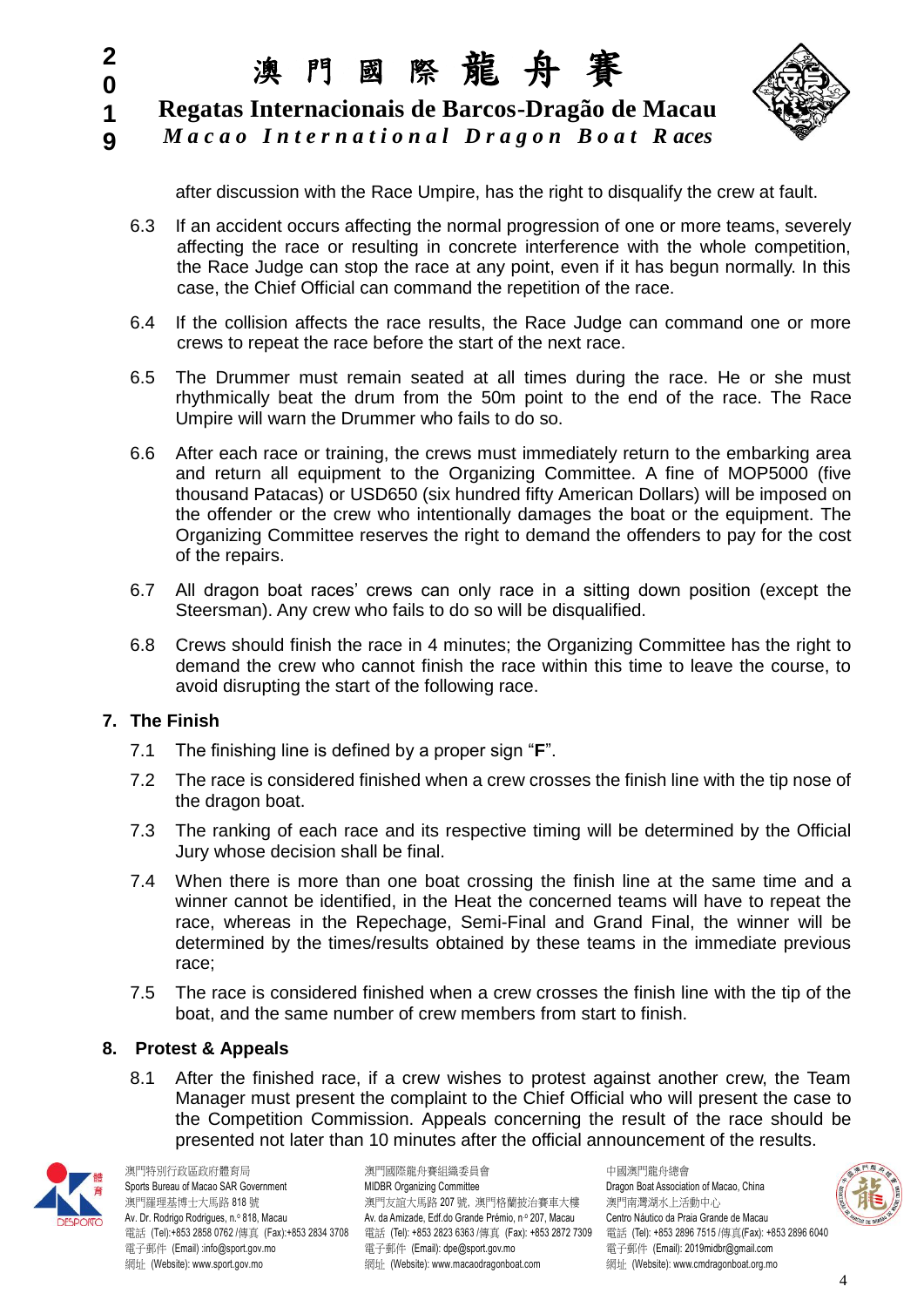

**1 Regatas Internacionais de Barcos-Dragão de Macau**

- **9** *M a c a o I n t e r n a t i o n a l D r a g o n B o a t R aces*
	- 8.2 The Competition Commission will only accept a protest having received a duly completed protest form together with a protest fee of MOP1000 (one thousand Patacas) or USD130 (one hundred and thirty American Dollars). The protest fee will be refunded to the participant should the protest be granted. Protest forms may be collected at the Roll Call Area.
	- 8.3 The respective Team Manager must present the completed protest form to the Race Secretary positioned at the Jury Office located near the finish line.
	- 8.4 If the Team Manager wishes present an appeal to the Juries Commission, having received the written statement from the Competition Commission, he/she must do so within 10 minutes.
	- 8.5 The Team Manager must present the written statement from the Competition Commission to the Juries Commission together with an appeal fee of MOP2,000 (two thousand Patacas) or USD260 (two hundred and sixty American Dollars). The Juries Commission will remit the appeal's result in written to the Competition Commission and to the respective Team Manager.
	- 8.6 The decision taken by the Juries Commission shall be final, and must be respected by the participating teams.

#### **9. Discipline**

**2 0**

- 9.1 Should any crew or crew member use violence or threatened the official judge or staff, or in anyway impede them from their duties, will be disqualified perpetually from participating in any dragon boat race in Macau.
- 9.2 A MOP5000 (five thousand Patacas) or USD650 (six hundred fifty American Dollars) fine will be imposed on the crew or crew member, who intentionally sinks or overturns the boat. Further, the Organizing Committee reserves the right to disqualify the crew or crew member.
- 9.3 Both infractions in terms 9.1 and 9.2, besides the payment of the fine, can result in the team's restriction to participate in local races for one year or perpetually according to the gravity of the infringement.

#### **10. Equipment**

- 10.1 All boats used by athletes are provided by the Organizing Committee. The allocation of boats and paddles to individual crew shall be at the sole discretion of the Organizing Committee. Teams are welcome to use their own paddles, subject to prior verification and approval by the OC. If own paddles are used, teams should submit them for verification on the day before de race, between 15:00 to 18:00, at Nam Van Lake Nautical Centre. After approval, a sticker will be placed on the paddles by the OC. The Organizing Committee will not be responsible for any equipment failure during a race and each crew is advised to carefully check the boat and paddles allocated to them before racing.
	- (a) Any sitting pad or device for the Paddlers must be made of soft material, to the extent that it should not be thicker than 2cm, not longer than 50cm, or wider than



澳門特別行政區政府體育局 澳門國際龍舟賽組織委員會 中國澳門龍舟總會 網址 (Website): www.sport.gov.mo <br>網址 (Website): www.sport.gov.mo

Sports Bureau of Macao SAR Government MIDBR Organizing Committee Dragon Boat Association of Macao, China 澳門羅理基博士大馬路 818 號 アンチャンチャン うちん いちん かいかん アップ かんこう アイト 演門南灣湖水上活動中心 Av. Dr. Rodrigo Rodrigues, n.º 818, Macau Av. da Amizade, Edf.do Grande Prémio, n.º 207, Macau Centro Náutico da Praia Grande de Macau 電話 (Tel):+853 2858 0762 /傳真 (Fax):+853 2834 3708 電話 (Tel): +853 2823 6363 /傳真 (Fax): +853 2872 7309 電話 (Tel): +853 2896 7515 /傳真(Fax): +853 2896 6040 電子郵件 (Email) :info@sport.gov.mo 電子郵件 (Email): dpe@sport.gov.mo 電子郵件 (Email): 2019midbr@gmail.com<br>網址 (Website): www.sport.gov.mo 網址 (Website): www.macaodragonboat.com 網址 (Website): www.cmdra